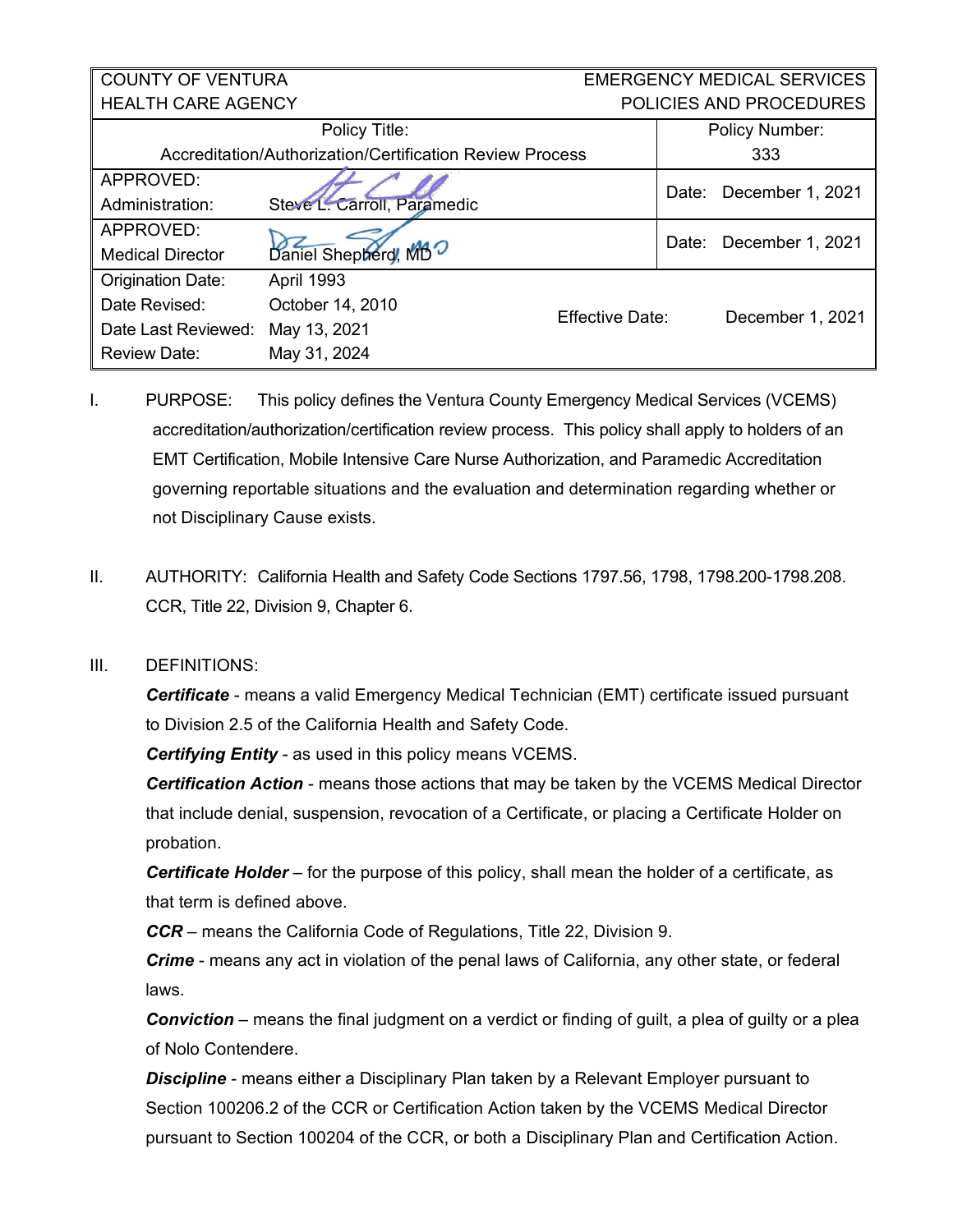*Disciplinary Cause* - means an act that is substantially related to the qualifications, functions, and duties of an EMT and is evidence of a threat to the public health and safety, per Health and Safety Code Section 1798.200.

*Disciplinary Plan* - means a written plan of action that can be taken by a Relevant Employer as a consequence of any action listed in Section 1798.200 (c). The Disciplinary Plan shall be submitted to the VCEMS Medical Director and may include recommended Certification Action consistent with the Recommended Guidelines for Disciplinary Orders and Conditions of Model Disciplinary Orders.

*Functioning outside of medical control* - means any provision of prehospital emergency medical care which is not authorized by, or is in conflict with, any policies, procedures, or protocols established by VCEMS, or any treatment instructions issued by the base hospital providing immediate medical direction.

*Model Disciplinary Orders* **(MDO)** - means the Recommended Guidelines for Disciplinary Orders and Conditions of Probation (State EMS Authority Document #134) which were developed to provide consistent and equitable discipline in cases dealing with Disciplinary Cause.

*Relevant Employer(s)* - means those ambulance services permitted by the Department of the California Highway Patrol or a public safety agency that the Certificate Holder works for or was working for at the time of the incident under review, as an EMT either as a paid employee or a volunteer.

IV. POLICY: Any information received from any source, including discovery through medical audit or routine follow-up on complaints, which purports a violation of, or deviation from, state or local EMS laws, regulations, policies, procedures or protocols will be evaluated pursuant to this policy and consistent with the CCR, Chapter 6. For the purposes of a Crime, the record of Conviction or a certified copy of the record shall be conclusive evidence of such Conviction.

## V. PROCEDURE:

- A. An individual who indicates a criminal history on their certification, authorization or accreditation application or whose background check results in a criminal history will be subject to an investigation. Criminal history does not include an arrest only. The investigation shall consist of one or more of the following:
	- 1. Documentation review
	- 2. Interview by staff
	- 3. An Interview by the VCEMS Medical Director and/or Administrator or designee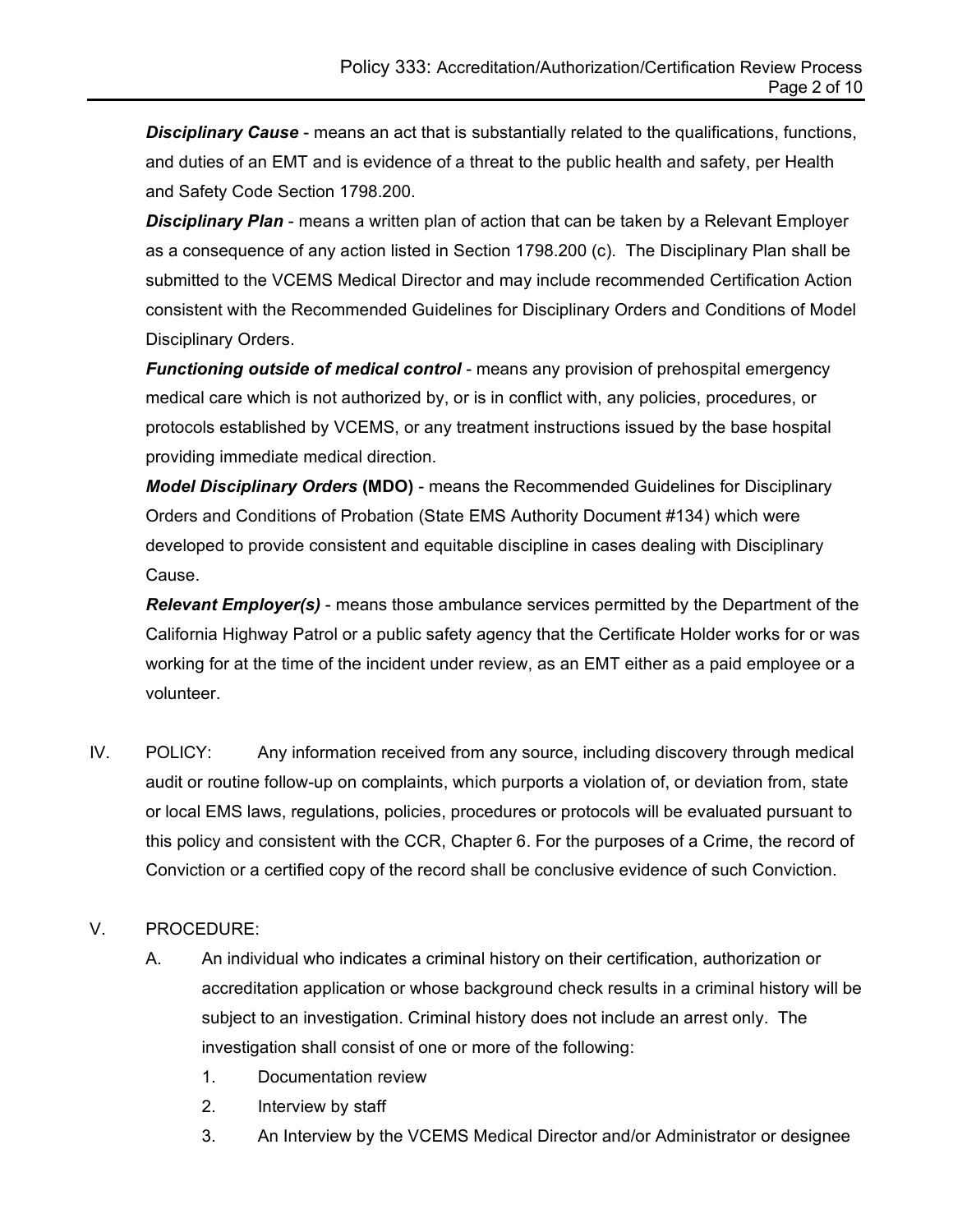- B. VCEMS will use the most current version of the MDO's as a reference.
- C. Responsibilities of Relevant Employer
	- 1. Under the provisions of the CCR and this policy, Relevant Employers:
		- a. Shall notify VCEMS within three (3) working days after an allegation has been validated as potential for Disciplinary Cause.
		- b. Shall notify VCEMS within three (3) working days of the occurrence of any of following:
			- 1) The employee is terminated or suspended for a Disciplinary Cause,
			- 2) The employee resigns or retires following notification of an impending investigation based upon evidence that would indicate the existence of a Disciplinary Cause,
			- or
			- 3) The employee is removed from employment-related duties for a Disciplinary Cause after the completion of the employer's investigation.
	- c. May conduct investigations to determine Disciplinary Cause.
	- d. Upon determination of Disciplinary Cause, the Relevant Employer may develop and implement a Disciplinary Plan in accordance with the MDOs.
		- 1) The Relevant Employer shall submit that Disciplinary Plan to VCEMS along with the relevant findings of the investigation related to Disciplinary Cause, within three (3) working days of adoption of the Disciplinary Plan.
		- 2) The employer's Disciplinary Plan may include a recommendation that the VCEMS Medical Director consider taking action against the holder's certificate to include denial of certification, suspension of certification, revocation of certification, or placing a certificate on probation.
- D. Jurisdiction of VCEMS
	- 1. VCEMS shall conduct investigations to validate allegations for Disciplinary Cause when the EMT is not an employee of a Relevant Employer or the Relevant Employer does not conduct an investigation. Upon determination of Disciplinary Cause, the VCEMS Medical Director may take certification action as necessary against a Certificate Holder.
	- 2. VCEMS may, upon determination of Disciplinary Cause and according to the provisions of this policy, take certification action against an EMT to deny,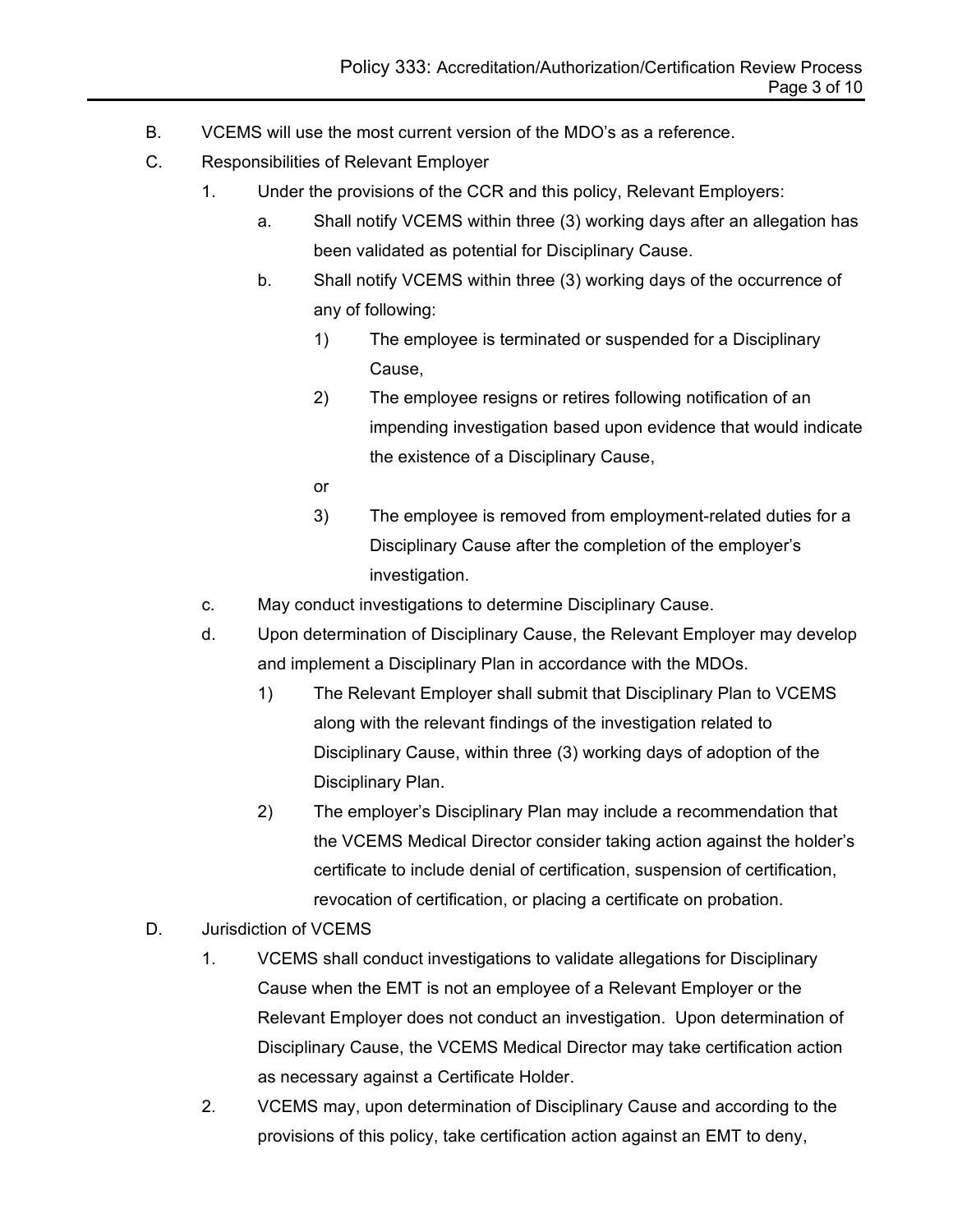suspend, or revoke, or place a Certificate Holder on probation, upon the findings by the VCEMS of the occurrence of any of the actions listed in Health and Safety Code, Section 1798.200 (c) and for which any of the following conditions are true:

- a. The Relevant Employer, after conducting an investigation, failed to impose discipline for the conduct under investigation, or the VCEMS Medical Director makes a determination that discipline imposed by the Relevant Employer was not in accordance with the MDOs and the conduct of the Certificate Holder constitutes grounds for Certification Action.
- b. The VCEMS Medical Director determines, following an investigation conducted in accordance with this policy, that the conduct requires Certification Action.
- 3. The VCEMS Medical Director, after consultation with the Relevant Employer or without consultation when no Relevant Employer exists, may temporarily suspend, prior to a hearing, a Certificate Holder upon a determination of the following:
	- a. The EMT has engaged in acts or omissions that constitute grounds for revocation of the certificate; and
	- b. Permitting the EMT to continue to engage in certified activity without restriction poses an imminent threat to the public health and safety.
- 4. If the VCEMS Medical Director takes any certification action the VCEMS Medical Director shall notify the State EMS Authority of the findings of the investigation and the certification action taken and shall enter said information into the State Central Registry.
- E. Evaluation of Information
	- 1. A Relevant Employer who receives an allegation of conduct listed in Section 1798.200 (c) of the Health and Safety Code against a Certificate Holder and once the allegation is validated, shall notify the VCEMS, within three (3) working days, of the Certificate Holder's name, certification number, and the allegation(s).
	- 2. When VCEMS receives a complaint against a Certificate Holder, VCEMS shall forward the original complaint and any supporting documentation not otherwise protected by the law to the Relevant Employer for investigation, if there is a Relevant Employer, within three (3) working days of receipt of the information.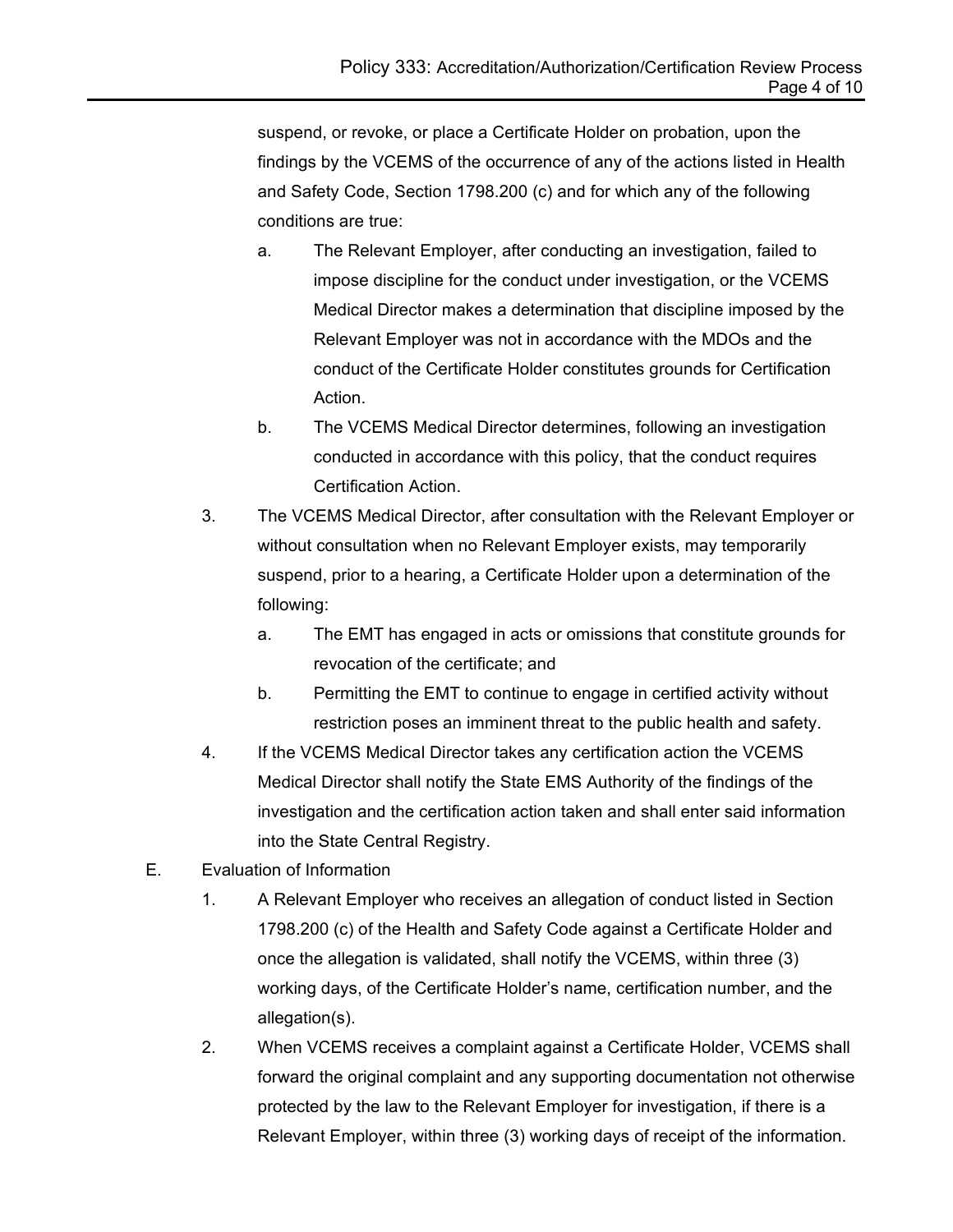If there is no Relevant Employer or the Relevant Employer does not wish to investigate the complaint, VCEMS shall evaluate the information received from a credible source, including but not limited to, CORI information, information obtained from an application, medical audit, or public complaint, alleging or indicating the possibility of a threat to the public health and safety by the action of an applicant for, or holder of, a certificate issued by VCEMS or pursuant to Division 2.5, of the Health and Safety Code.

- 3. The Relevant Employer or VCEMS shall conduct an investigation of the allegations in accordance with the provisions of this policy, if warranted.
- F. Investigations Involving Firefighters
	- 1. The rights and protections described in Chapter 9.6 of the Government Code shall only apply to a firefighter during events and circumstances involving the performance of official duties.
	- 2. All investigations involving Certificate Holders who are employed by a public safety agency as a firefighter shall be conducted in accordance with Chapter 9.6 of the Government Code, Section 3250 et. seq.
- G. Due Process

The Certification Action process shall be in accordance with Chapter 5 (commencing with Section 11500) of Part 1 of Division 3 of Title 2 of the Government Code.

- H. Determination of Action
	- 1. Upon determining the Disciplinary Plan or Certification Action to be taken, the Relevant Employer or VCEMS shall complete and place in the personnel file or any other file used for any personnel purposes by the Relevant Employer or VCEMS, a statement certifying the decision made and the date the decision was made. The decision must contain findings of fact and a determination of issues, together with the Disciplinary Plan and the date the Disciplinary Plan shall take effect.
	- 2. A temporary suspension order pursuant to Section 100209 (c) of the CCR shall take effect upon the date the notice required by Section 100213 of the CCR, is mailed to the Certificate Holder.
	- 3. For all other Certification Actions, the effective date shall be thirty days from the date the notice is mailed to the applicant for, or holder of, a Certificate unless another time is specified or an appeal is made.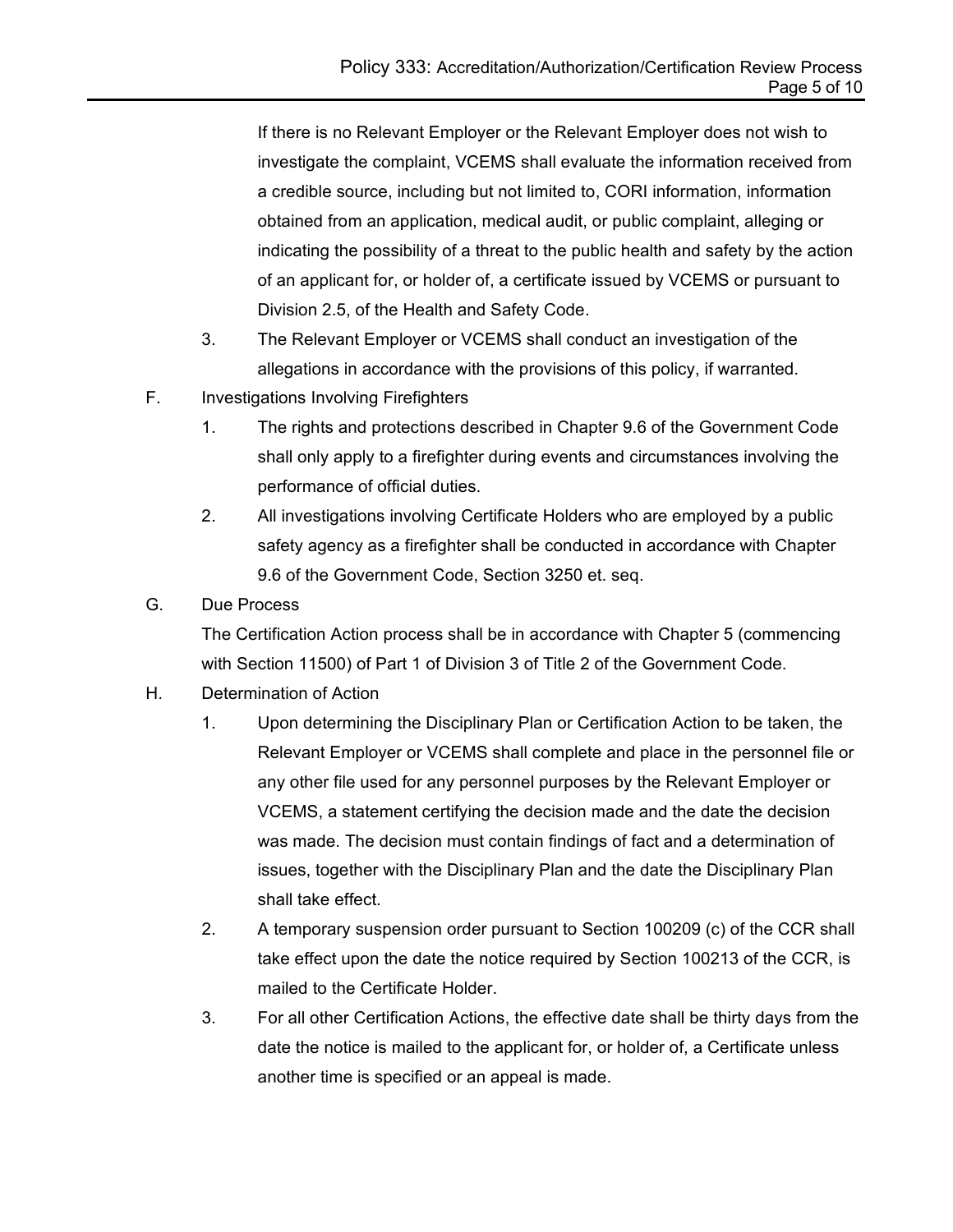- I. Temporary Suspension Order
	- 1. The VCEMS Medical Director may temporarily suspend a certificate prior to hearing if the Certificate Holder has engaged in acts or omissions that constitute grounds for denial or revocation according to Section 100216(c) of the CCR and if in the opinion of the VCEMS Medical Director permitting the Certificate Holder to continue to engage in certified activity would pose an imminent threat to the public health and safety.
	- 2. Prior to, or concurrent with, initiation of a temporary suspension order of a Certificate pending hearing, the VCEMS Medical Director shall consult with the Relevant Employer of the Certificate Holder.
	- 3. The notice of temporary suspension pending hearing shall be served by registered mail or by personal service to the Certificate Holder immediately, but no longer than three (3) working days from making the decision to issue the temporary suspension. The notice shall include the allegations that allowing the Certificate Holder to continue to engage in certified activities would pose an imminent threat to the public health and safety.
	- 4. Within three (3) working days of the initiation of the temporary suspension, by VCEMS, Relevant Employer and VCEMS shall jointly investigate the allegation in order for the VCEMS Medical Director to make a determination of the continuation of the temporary suspension.
		- a. All investigatory information, not otherwise protected by the law, held by the VCEMS and the Relevant Employer shall be shared between the parties via facsimile transmission or overnight mail relative to the decision to temporarily suspend.
		- b. VCEMS shall serve within fifteen (15) calendar days, an accusation pursuant to Chapter 5 (commencing with Section 11500) of Part 1 of Division 3 of Title 2 of the Government Code (Administrative Procedures Act).
		- c. If the Certificate Holder files a Notice of Defense, the administrative hearing shall be held as soon as possible based on .Administrative Law Judge's (ALJ) availability.
		- d. The temporary suspension order shall be deemed vacated if VCEMS fails to serve an accusation within fifteen (15) calendar days or fails to make a final determination on the merits within fifteen (15) calendar days after the ALJ renders a proposed decision.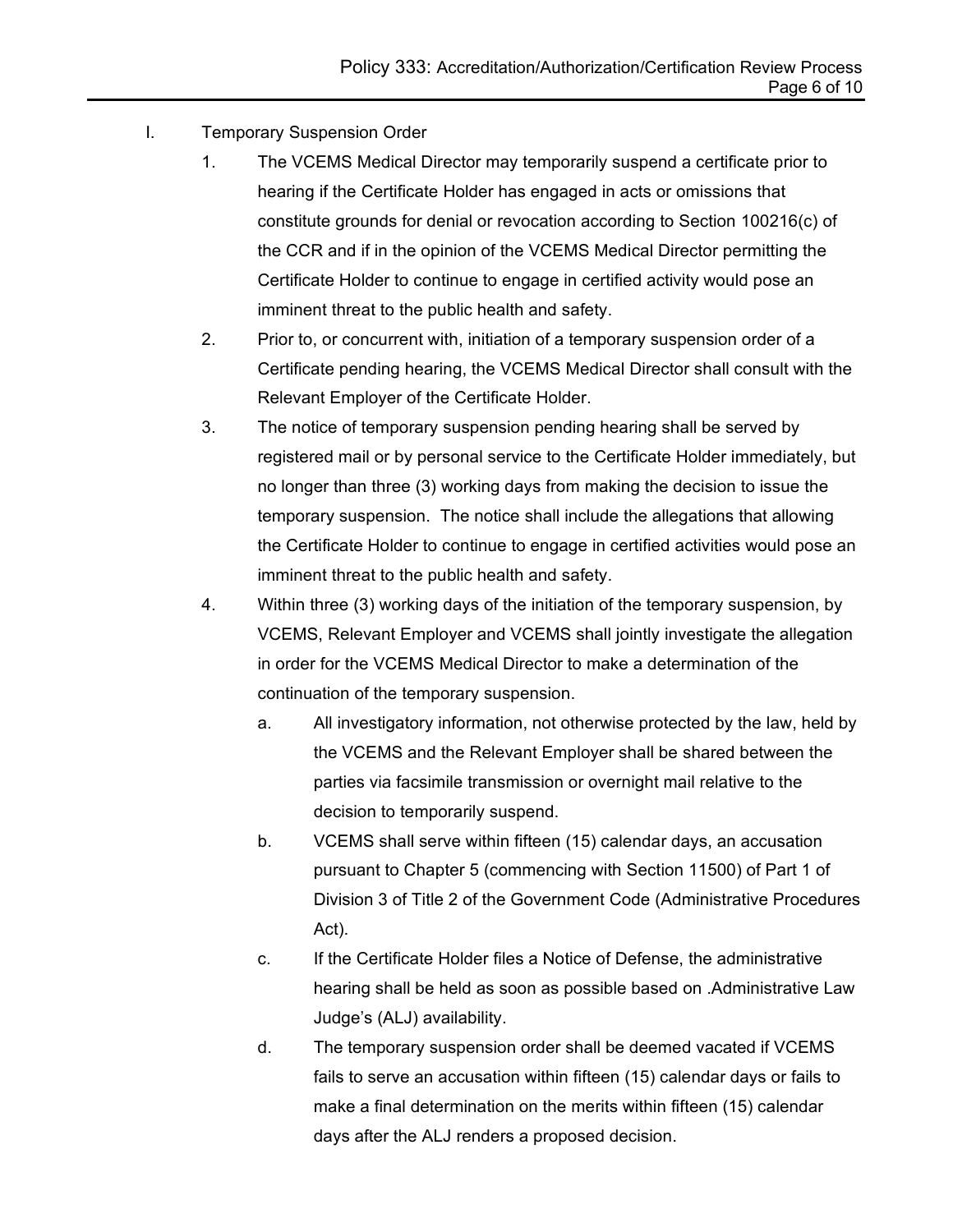- J. Final Determination of Certification Action by the VCEMS Medical Director
	- 1. Upon determination of certification action following an investigation, and appeal of certification action pursuant to Section 100211.1 of the CCR, if the respondent so chooses, the VCEMS Medical Director may take the following final actions on a Certificate:
		- a. Place the Certificate Holder on probation
		- b. Suspension
		- c. Denial
- K. Placement of a Certificate Holder on Probation

The VCEMS Medical Director may place a Certificate Holder on probation any time an infraction or performance deficiency occurs which indicates a need to monitor the Certificate Holder's conduct in the EMS system, in order to protect the public health and safety. The term of the probation and any conditions shall be in accordance with the MDOs. VCEMS may revoke the Certificate if the Certificate Holder fails to successfully complete the terms of probation.

- L. Suspension of a Certificate
	- 1. The VCEMS Medical Director may suspend an individual's Certificate for a specified period of time for Disciplinary Cause in order to protect the public health and safety.
	- 2. The term of the suspension and any conditions for reinstatement shall be in accordance with the MDOs.
	- 3. Upon the expiration of the term of suspension, the individual's certificate shall be reinstated only when all conditions for reinstatement have been met. The VCEMS Medical Director shall continue the suspension until all conditions for reinstatement have been met.
	- 4. If the suspension period will run past the expiration date of the certificate, the EMT shall meet the recertification requirements for certificate renewal prior to the expiration date of the certificate.
- M. Denial or Revocation of a Certificate
	- 1. The VCEMS Medical Director may deny or revoke any Certificate for Disciplinary Cause that has been investigated and verified by application of this policy.
	- 2. The VCEMS Medical Director shall deny or revoke an Certificate if any of the following apply to the applicant: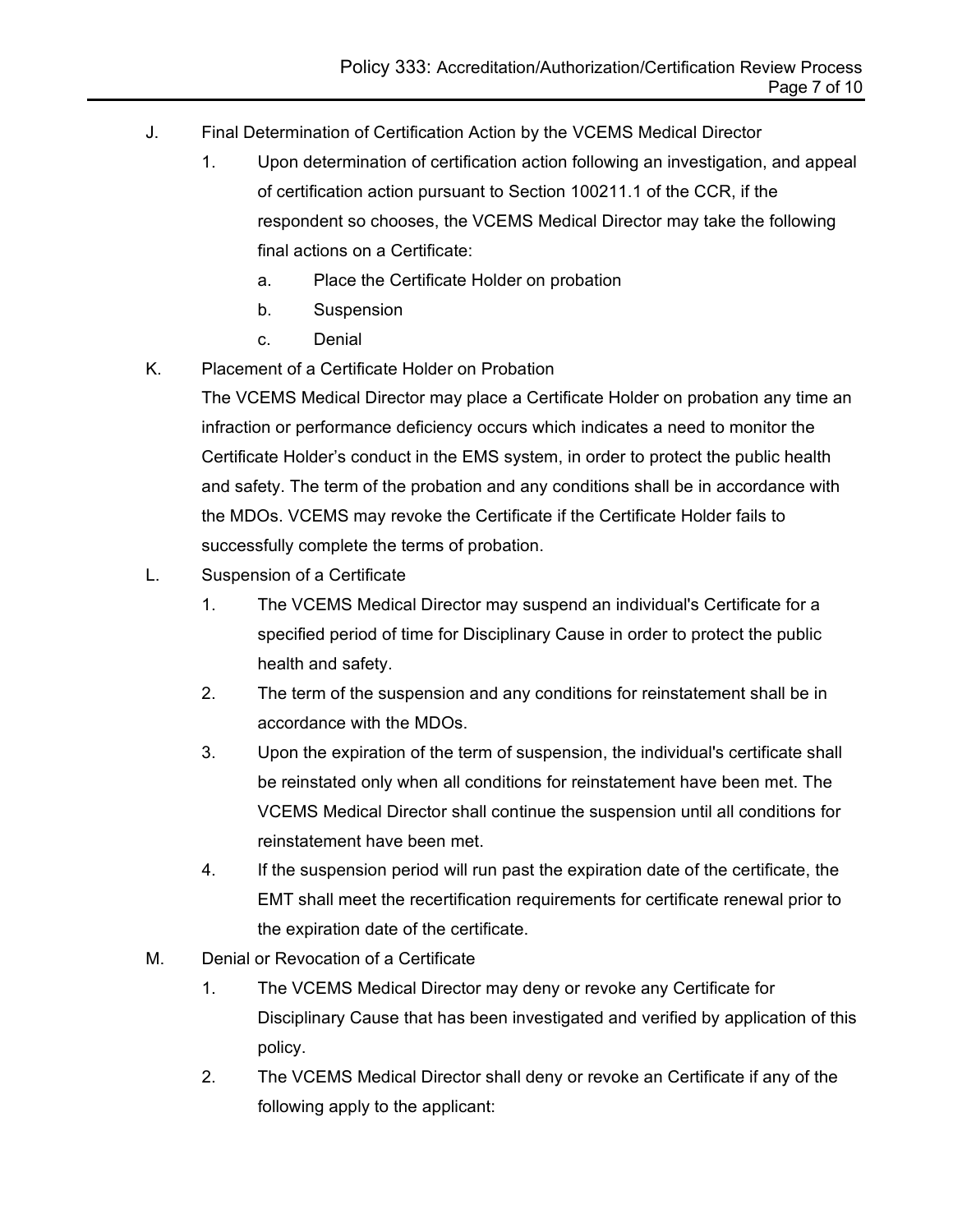- a. Has committed any sexually related offense specified under Section 290 of the Penal Code.
- b. Has been convicted of murder, attempted murder, or murder for hire.
- c. Has been convicted of two (2) or more felonies.
- d. Is on parole or probation for any felony.
- e. Has been convicted and released from incarceration for said offense during the preceding fifteen (15) years for the crime of manslaughter or involuntary manslaughter.
- f. Has been convicted and released from incarceration for said offense during the preceding ten (10) years for any offense punishable as a felony.
- g. Has been convicted of two (2) or more misdemeanors within the preceding five (5) years for any offense relating to the use, sale, possession, or transportation of narcotics or addictive or dangerous drugs.
- h. Has been convicted of two (2) or more misdemeanors within the preceding five (5) years for any offence relating to force, threat, violence, or intimidation.
- i. Has been convicted within the preceding five (5) years of any theft related misdemeanor.
- j. Has committed any act involving fraud or intentional dishonesty for personal gain within the preceding seven (7) years.
- k. Is required to register pursuant to Section 11590 of the Health and Safety Code.
- 4. Subsection V.M.1 and 2 shall not apply to convictions that have been pardoned by the Governor, and shall only apply to convictions where the applicant/Certificate Holder was prosecuted as an adult. Equivalent convictions from other states shall apply to the type of offenses listed in V.M.1 and 2. As used in Section M, "felony" or "offense punishable as a felony" refers to an offense for which the law prescribes imprisonment in the state prison as either an alternative or the sole penalty, regardless of the sentence the particular defendant received.
- 5. This Section shall not apply to EMTs who obtain their California Certificate prior to July 1, 2010; unless: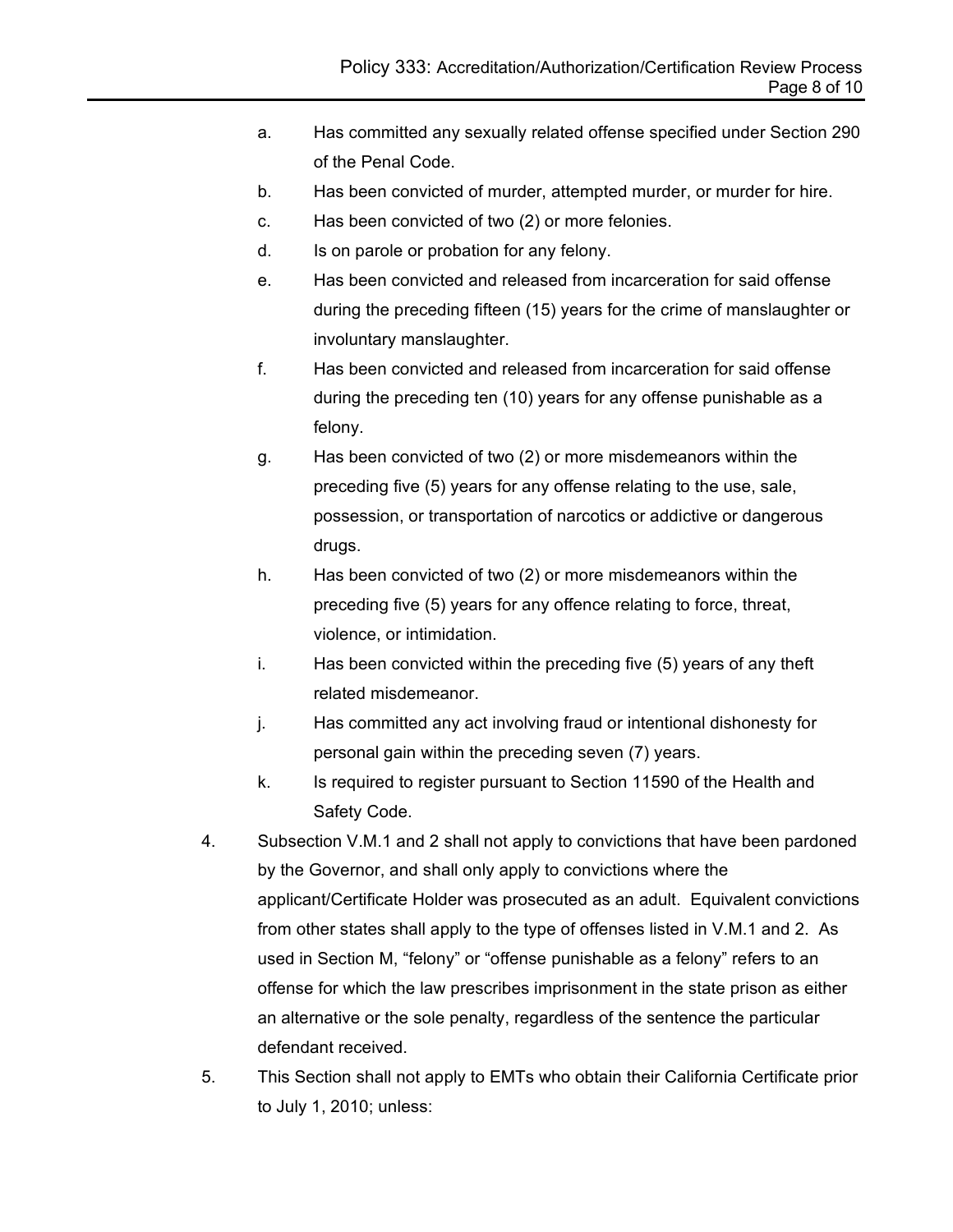- a. The Certificate Holder is convicted of any misdemeanor or felony after July 1, 2010.
- b. The Certificate Holder committed any sexually related offense specified under Section 290 of the Penal Code.
- c. The Certificate Holder failed to disclose to the certifying entity any prior convictions when completing the application for initial EMT certification or certification renewal.
- 6. Nothing in this Section shall negate an individual's right to appeal a denial of a Certificate pursuant to this policy.
- 7. Certification action by the VCEMS Medical Director shall be valid statewide and honored by all certifying entities for a period of at least twelve (12) months from the effective date of the certification action. An EMT whose application was denied or an EMT whose certification was revoked by the VCEMS Medical Director shall not be eligible for EMT Certification by any other certifying entity for a period of at least twelve (12) months from the effective date of the certification action. EMT's whose certification is placed on probation must complete their probationary requirements with the Certifying Entity that imposed the probation.
- N. Notification of Final Decision of Certification Action
	- 1. For the final decision of Certification Action, the VCEMS Medical Director shall notify the applicant/Certificate Holder and Relevant Employer(s) of the Certification Action within ten (10) working days after making the final determination.
	- 2. The notification of final decision shall be served by registered mail or personal service and shall include the following information:
		- a. The specific allegations or evidence which resulted in the Certification Action;
		- b. The Certification Action(s) to be taken, and the effective date(s) of the Certification Action(s), including the duration of the action(s);
		- c. Which certificate(s) the Certification Action applies to in cases of holders of multiple certificates;
		- d. A statement that the Certificate Holder must report the Certification Action within ten (10) working days to any other EMS Agency and Relevant Employer in whose jurisdiction s/he uses the certificate.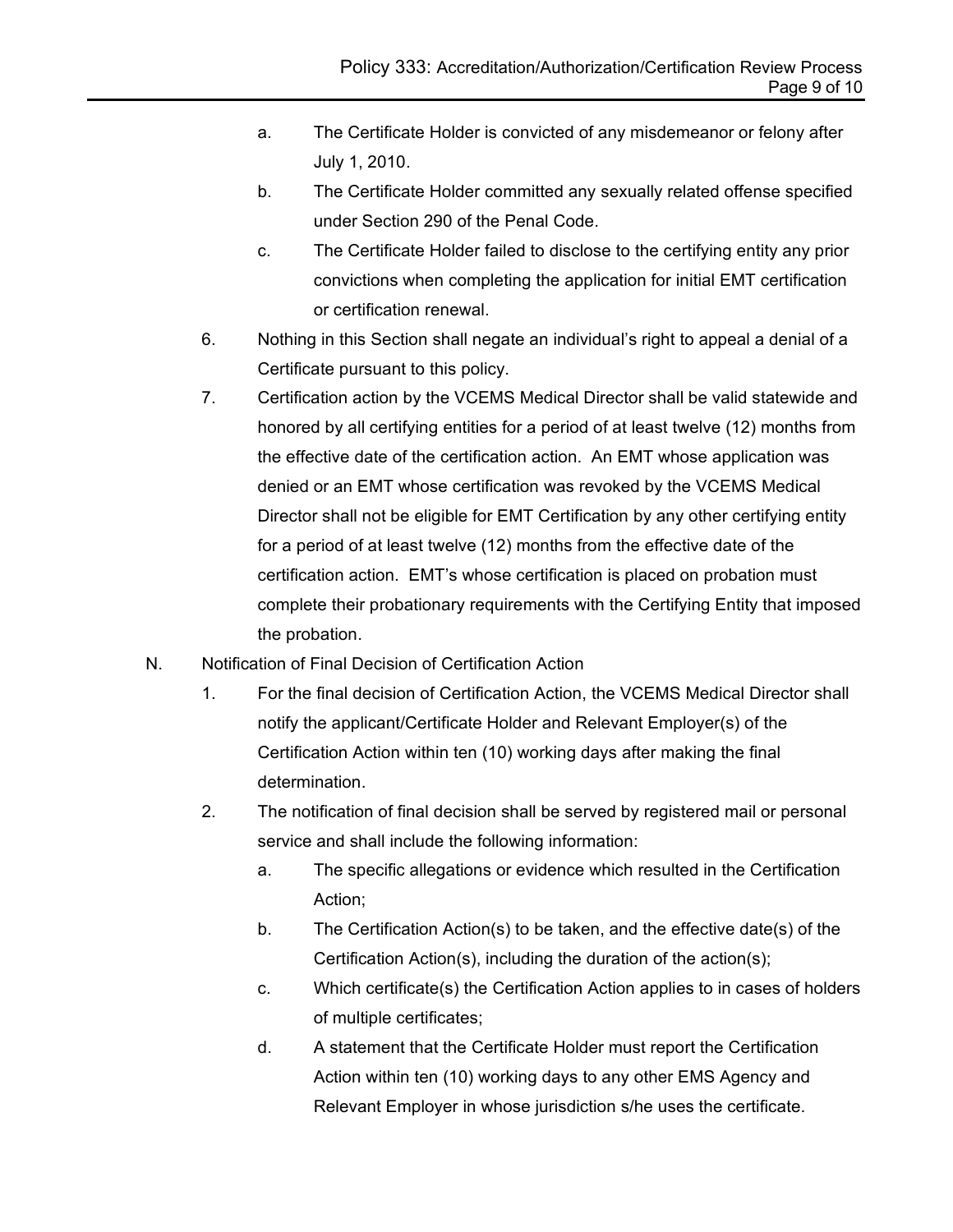O. Certification/authorization or accreditation applicants who fail to reveal a criminal history, but for whom a criminal history of conviction is discovered, or for an applicant who fraudulently answered any question on their application or eligibility statement may have their certification/authorization or accreditation placed on probation, suspended or revoked.